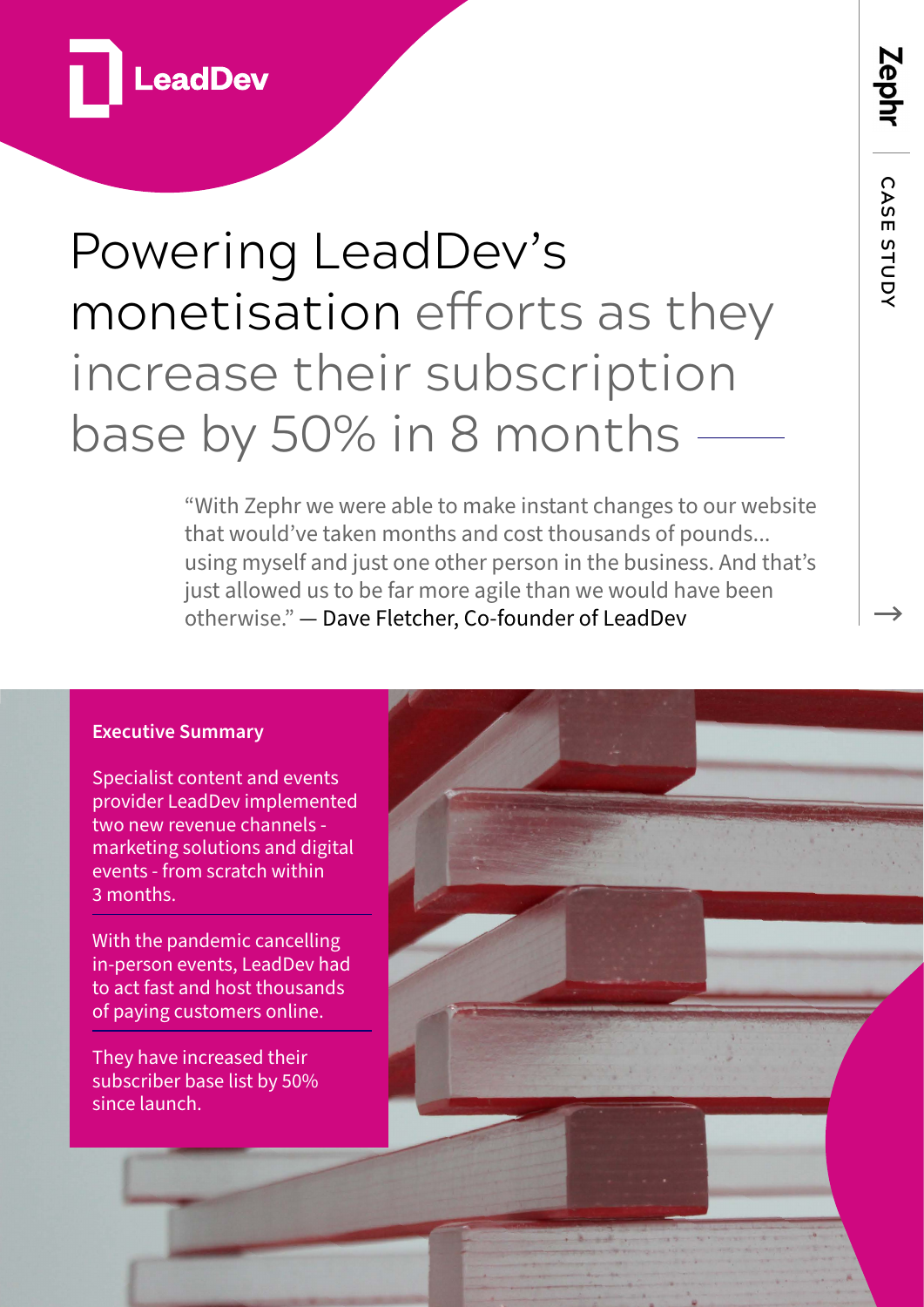Zephr



# Introduction

[LeadDev](https://leaddev.com/) is a leading provider of specialist content and events for software engineering leaders. Their audience is growing fast across Europe and North America, turning to LeadDev.com to learn and take inspiration along their leadership career journey through articles, events, conferences, webinars and meet-ups.

When the COVID-19 pandemic hit in early 2020, the leadership team at LeadDev realised they needed to act fast to protect their revenue streams, with their sold-out in-person events suddenly cancelled for the foreseeable future. By increasing their library of high-quality content and developing new delegate-pays virtual events, LeadDev uncovered an unexpected opportunity to diversify their monetisation mix.

"We had to very rapidly transform our business into a digital business from being a fully face-to-face one, and that's where Zephr came in."

# Challenge

One of the biggest challenges LeadDev had to overcome was time pressure. They needed to launch a fully online presence in under 3 months, starting from scratch. Dave Fletcher, co-founder of LeadDev, said: "We had to very rapidly transform our business into a digital business from being a fully faceto-face one, and that's where Zephr came in."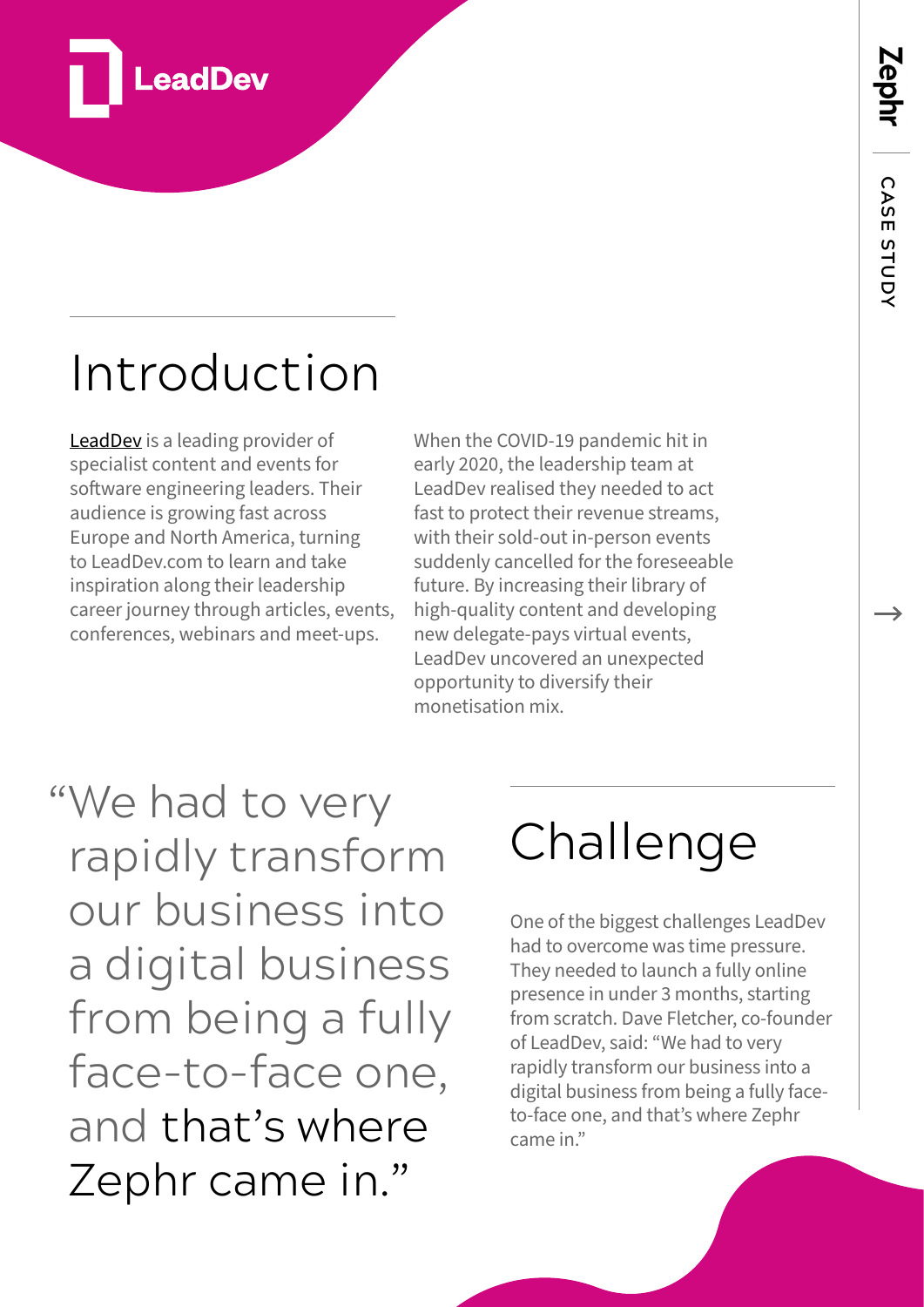

## Challenge (continued)

They required a solution that could be implemented quickly to facilitate [identity and access management](https://www.zephr.com/solutions/identity-access-management) for the visitors of their virtual events, with their LeadDev Together 2020 series being hosted just a few weeks after the site went live. Dave admits: "What we were trying to do, it was pretty ambitious...but we really wanted to have the whole experience on the LeadDev website, so that we could control everything."

Since launching, LeadDev's catalogue of articles, guides and webinars grew to the point at which they were keen to introduce a dynamic datawall that would convert their repeat visitors to registered users, without putting off first-time visitors with an untimely paywall. They wanted to capture valuable [1st-party data](https://www.zephr.com/solutions/first-party-data-strategies) to help understand their audience, drive readership, and ultimately improve their content and event offering.

### Solution

Dave and his team set up Zephr's platform to control the sign-up and access procedures for their digital events, in a matter of days. They were able to manage the data collected at registration from the thousands of ticket purchases for LeadDev Together 2020 and other virtual events. The whole process was contained on the LeadDev main site, with the commercial team able to execute creative decisions in real-time using Zephr's drag-and-drop Feature Builder, making the customer experience seamless for the registered users.

Once the site was established, LeadDev used Zephr's Rules Builder and custom registration form templates to deploy a metered datawall on their previously ungated content, without the involvement of their development partner. They experimented with allowing readers a set number of free articles each month before asking them to sign up with an email address, with the goal of converting loyal readers into registered users.